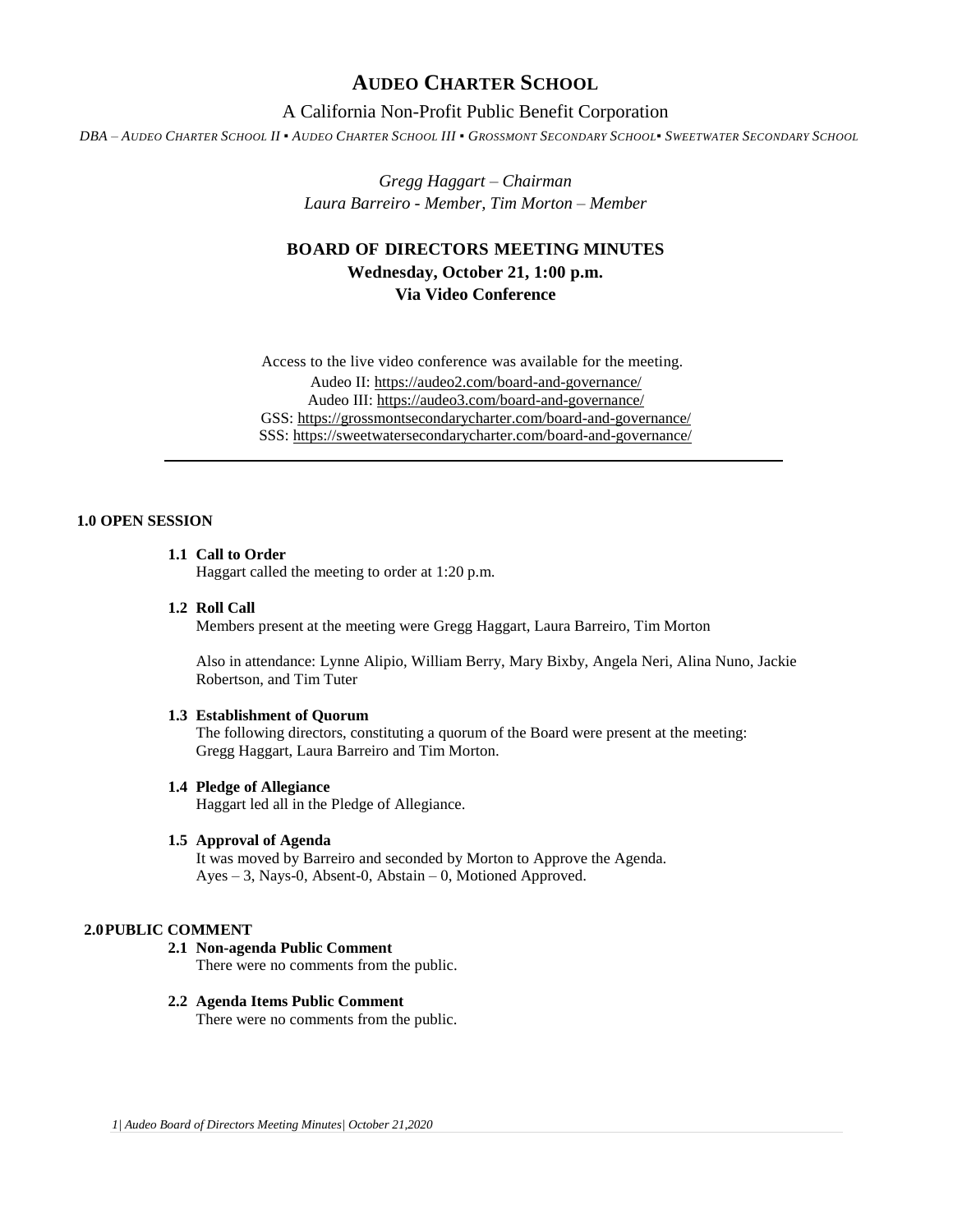### **3.0ADMINISTRATIVE ITEMS**

**3.1** Audeo Charter School II Charter Petition Renewal Update

The Audeo Charter School II Charter Petition Renewal was submitted to the Carlsbad Unified School District. The Public Hearing took place on October 14, 2020. The vote on the Renewal will take place on December 1, 2020.

### 3.2 Presidents Report

3.2.1 School Update

The Schools have implemented our distance learning plan since March 2020. The Phase 1 of Re-Opening the Resource Centers will begin on October 26, 2020. The Schools have been working collaboratively with the SD County Office of Education and our Health Department to ensure we are following all the safety guidelines that are proposed to be prepared for a safe re-opening.

#### **3.3** Strategic Plan Update

- 3.3.1 Audeo Charter School II
	- **3.3.1.1** School Participation Report for the period of 2019-2020 Months 12-13: 05/04/2020 – 06/25/2020
	- **3.3.1.2** School Participation Report for the period of 2020- 2021 Months 1-2: 07/01/2020 – 08/21/2020

The Board received the School Participation Reports.

- 3.3.2 Audeo Charter School III
	- **3.3.2.1** School Participation Report for the period of 2019-2020 Months 12-13: 05/04/2020 – 06/25/2020
	- **3.3.2.2** School Participation Report for the period of 2020- 2021 Months 1-2: 07/01/2020 – 08/21/2020

The Board received the School Participation Reports.

#### 3.3.3 Grossmont Secondary School

- **3.3.3.1** School Participation Report for the period of 2019-2020 Months 12-13: 05/04/2020 – 06/25/2020
- **3.3.3.2** School Participation Report for the period of 2020- 2021 Months 1-2: 07/01/2020 – 08/21/2020

The Board received the School Participation Reports.

- 3.3.4 Sweetwater Secondary School
	- **3.3.4.1** School Participation Report for the period of 2019-2020 Months 12-13: 05/04/2020 – 06/25/2020
	- **3.3.4.2** School Participation Report for the period of 2020- 2021 Months 1-2: 07/01/2020 – 08/21/2020

The Board received the School Participation Reports.

#### **4.0 CONSENT AGENDA**

All matters listed under the consent agenda are considered by the Board to be routine and will be approved/enacted by the Board in one motion in the form listed below. Unless specifically requested by a Board member for further discussion or removed from the agenda, there will be no discussion of these items prior to the Board votes on them. The President recommends approval of all consent agenda items.

- 4.1 **Consent Action Items for The Audeo Charter School II, Audeo Charter School III, Grossmont Secondary School and Sweetwater Secondary School for each School**
	- **4.1.1** Approval of Board Meeting Minutes for September 22, 2020, September 23, 2020, and

*2| Audeo Board of Directors Meeting Minutes| October 21,2020* October 14, 2020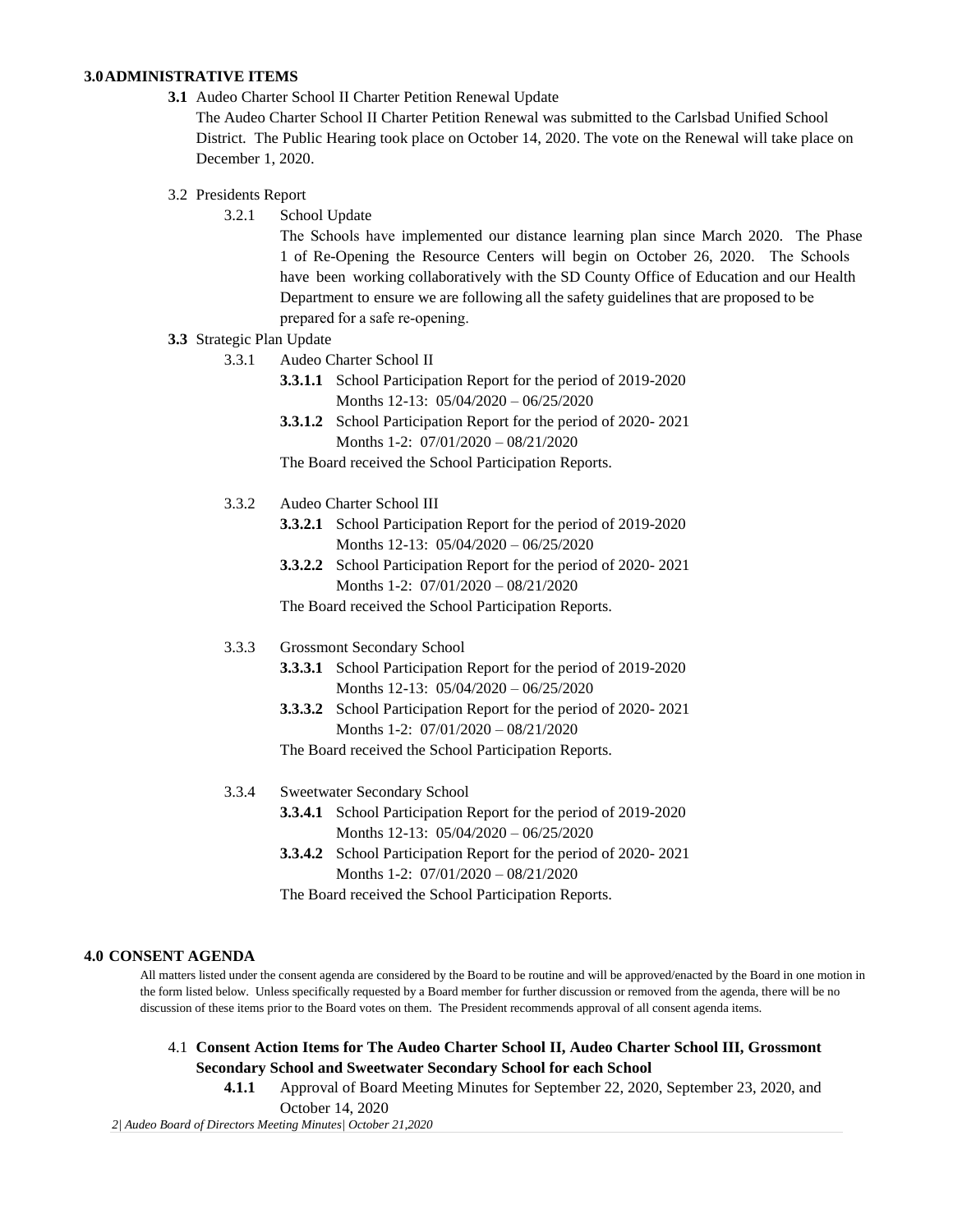- **4.1.2** Approval of El Dorado Charter SELPA Agreement for Participation Amendment
	- 4.1.2.1 Audeo Charter School II
	- 4.1.2.2 Audeo Charter School III
	- 4.1.2.3 Grossmont Secondary School
	- 4.1.2.4 Sweetwater Secondary School

**4.1.3** Approval of Suicide Prevention Policy Amendment

It was moved by Morton and seconded by Barreiro to Approve the Consent Action Items  $4.1.1 - 4.1.3$ .

Ayes – 3, Nays-0, Absent-0, Abstain – 0, Motioned Approved.

# **5.0ACTION ITEMS**

# **5.1 Action Item Specific to Audeo Charter School II**

5.1.1 Approval of the Unaudited Actuals FY July 1, 2019 to June 30, 2020

It was moved by Barreiro and seconded by Morton to Approve the Unaudited Actuals FY July 1, 2019 to June 30, 2020.

Ayes – 3, Nays-0, Absent-0, Abstain – 0, Motioned Approved.

5.1.2 Review the Revised Preliminary Operational Budget Assumptions FY 2020-2021 and Approval of the Revised Preliminary Operational Budget FY 2020-2021

The Board reviewed the Revised Preliminary Operational Budget Assumptions FY 2020- 2021. It was moved by Morton and seconded by Barreiro to Approve the Revised Preliminary Operational Budget FY 2020-2021.

Ayes – 3, Nays-0, Absent-0, Abstain – 0, Motioned Approved.

5.1.3 Approval of the School Plan for Student Achievement (SPSA)

It was moved by Barreiro and seconded by Morton to Approve the School Plan for Student Achievement (SPSA).

Ayes – 3, Nays-0, Absent-0, Abstain – 0, Motioned Approved.

5.1.4 Approval of 2020-2021 Every Student Succeeds Act Comprehensive Support and Improvement Prompts

It was moved by Morton and seconded by Barreiro to Approve the 2020-2021 Every Student Succeeds Act Comprehensive Support and Improvement Prompts. Ayes – 3, Nays-0, Absent-0, Abstain – 0, Motioned Approved.

5.1.5 Approval of El Dorado Charter SELPA Local Plan Section B: Governance and Administration Special Education Local Plan Area

It was moved by Morton and seconded by Barreiro to Approve the El Dorado Charter SELPA Local Plan Section B: Governance and Administration Special Education Local Plan Area. Ayes – 3, Nays-0, Absent-0, Abstain – 0, Motioned Approved.

## **5.2 Action Item Specific to Audeo Charter School III**

5.2.1 Approval of the Unaudited Actuals FY July 1, 2019 to June 30, 2020 It was moved by Morton and seconded by Barreiro to Approve the Unaudited Actuals FY July 1, 2019 to June 30, 2020.

Ayes – 3, Nays-0, Absent-0, Abstain – 0, Motioned Approved.

5.2.2 Review the Revised Preliminary Operational Budget Assumptions FY 2020-2021 and Approval of the Revised Preliminary Operational Budget FY 2020-2021

The Board reviewed the Revised Preliminary Operational Budget Assumptions FY 2020- 2021. It was moved by Morton and seconded by Barreiro to Approve the Revised Preliminary Operational Budget FY 2020-2021.

Ayes – 3, Nays-0, Absent-0, Abstain – 0, Motioned Approved.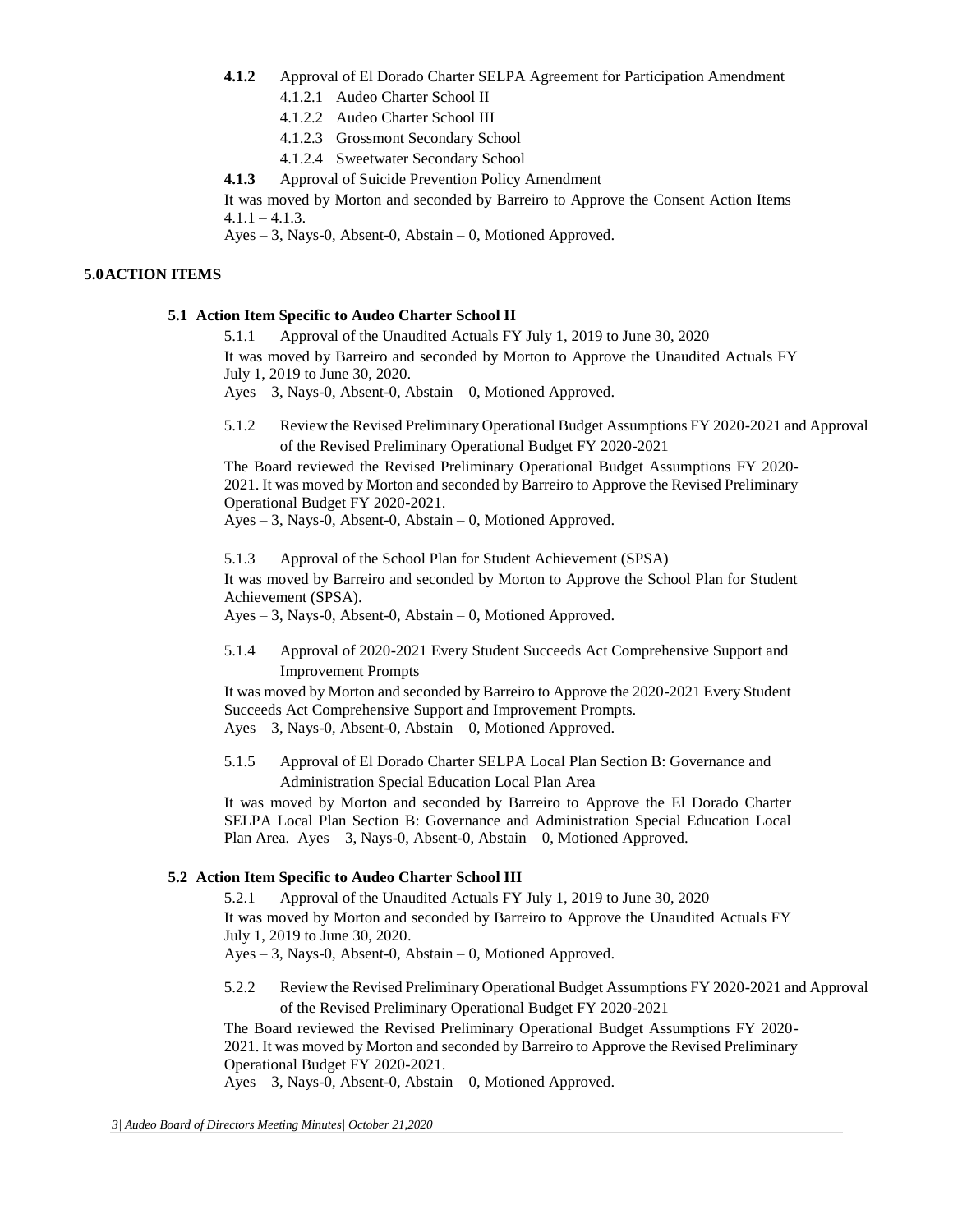5.2.3 Approval of the School Plan for Student Achievement (SPSA) It was moved by Barreiro and seconded by Morton to Approve the School Plan for Student

Achievement (SPSA). Ayes – 3, Nays-0, Absent-0, Abstain – 0, Motioned Approved.

5.2.4 Approval of El Dorado Charter SELPA Local Plan Section B: Governance and Administration Special Education Local Plan Area

It was moved by Barreiro and seconded by Morton to Approve the El Dorado Charter SELPA Local Plan Section B: Governance and Administration Special Education Local Plan Area Ayes – 3, Nays-0, Absent-0, Abstain – 0, Motioned Approved.

### **5.3 Action Item Specific to Grossmont Secondary School**

5.3.1 Approval of the Unaudited Actuals FY July 1, 2019 to June 30, 2020 It was moved by Morton and seconded by Barreiro to Approve the Unaudited Actuals FY July 1, 2019 to June 30, 2020.

Ayes – 3, Nays-0, Absent-0, Abstain – 0, Motioned Approved.

5.3.2 Review the Revised Preliminary Operational Budget Assumptions FY 2020-2021 and Approval of the Revised Preliminary Operational Budget FY 2020-2021

The Board reviewed the Revised Preliminary Operational Budget Assumptions FY 2020- 2021. It was moved by Morton and seconded by Barreiro to Approve the Revised Preliminary Operational Budget FY 2020-2021.

Ayes – 3, Nays-0, Absent-0, Abstain – 0, Motioned Approved.

5.3.3 Approval of the School Plan for Student Achievement (SPSA)

It was moved by Morton and seconded by Barreiro to Approve the School Plan for Student Achievement (SPSA).

Ayes – 3, Nays-0, Absent-0, Abstain – 0, Motioned Approved.

5.3.4 Approval of 2020-2021 Every Student Succeeds Act Comprehensive Support and Improvement Prompts

It was moved by Morton and seconded by Barreiro to Approve the 2020-2021 Every Student Succeeds Act Comprehensive Support and Improvement Prompts. Ayes – 3, Nays-0, Absent-0, Abstain – 0, Motioned Approved.

5.3.5 Approval of El Dorado Charter SELPA Local Plan Section B: Governance and Administration Special Education Local Plan Area

It was moved by Morton and seconded by Barreiro to Approve the El Dorado Charter SELPA Local Plan Section B: Governance and Administration Special Education Local Plan Area. Ayes – 3, Nays-0, Absent-0, Abstain – 0, Motioned Approved.

## **5.4 Action Item Specific to Sweetwater Secondary School**

5.4.1 Approval of the Unaudited Actuals FY July 1, 2019 to June 30, 2020 It was moved by Barreiro and seconded by Morton to Approve the Unaudited Actuals FY July 1, 2019 to June 30, 2020. Ayes – 3, Nays-0, Absent-0, Abstain – 0, Motioned Approved.

5.4.2 Review the Revised Preliminary Operational Budget Assumptions FY 2020-2021 and Approval of the Revised Preliminary Operational Budget FY 2020-2021

The Board reviewed the Revised Preliminary Operational Budget Assumptions FY 2020- 2021. It was moved by Barreiro and seconded by Morton to Approve the Revised Preliminary Operational Budget FY 2020-2021.

Ayes – 3, Nays-0, Absent-0, Abstain – 0, Motioned Approved.